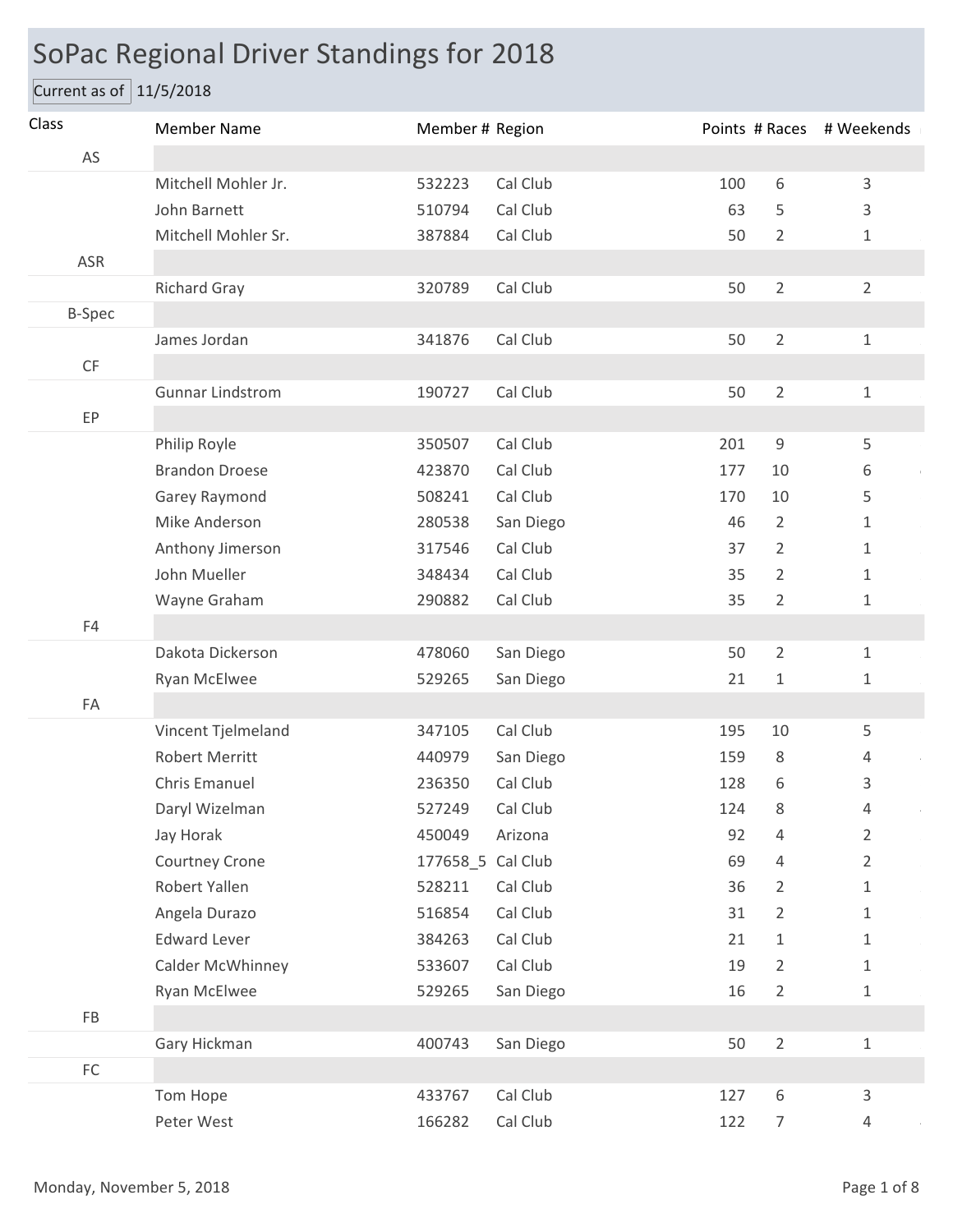| Class     | <b>Member Name</b>        | Member # Region   |                       |     | Points # Races | # Weekends     |
|-----------|---------------------------|-------------------|-----------------------|-----|----------------|----------------|
|           | Paul Marino               | 139146_1 Cal Club |                       | 121 | 8              | $\overline{4}$ |
|           | Timothy de Silva          | 453465            | Cal Club              | 100 | $\overline{4}$ | 3              |
|           | Robert Yallen             | 528211            | Cal Club              | 74  | 4              | $\overline{2}$ |
|           | Jason Reichert            | 478901            | Las Vegas             | 67  | $\overline{4}$ | $\overline{2}$ |
|           | Jim Bryant                | 178778            | Arizona               | 66  | 4              | $\overline{2}$ |
|           | Thomas Browne             | 341913            | Cal Club              | 46  | $\overline{2}$ | $\overline{2}$ |
|           | Paul MacFarlane           | 411992            | Cal Club              | 44  | 3              | $\overline{2}$ |
|           | <b>Sterling Ellsworth</b> | 336453            | Cal Club              | 43  | $\overline{4}$ | $\overline{2}$ |
|           | Ira M Fierberg            | 294103            | Cal Club              | 33  | $\overline{2}$ | $\mathbf{1}$   |
|           | Harindra de Silva         | 392014            | Cal Club              | 30  | $\overline{2}$ | 1              |
| FE.       |                           |                   |                       |     |                |                |
|           | <b>Brandon Chappell</b>   | 492819            | Las Vegas             | 46  | $\overline{2}$ | $\mathbf{1}$   |
|           | Chuck Clendenen           | 514350            | Cal Club              | 35  | 2              | 1              |
| FF        |                           |                   |                       |     |                |                |
|           | <b>Edward Erlandson</b>   | 56470             | Cal Club              | 126 | 8              | 5              |
|           | Douglas Brenner           | 526491            | Cal Club              | 90  | 6              | 3              |
|           | Eric Little               | 511202            | Cal Club              | 72  | 6              | 3              |
|           | Roger Kessinger           | 100203            | Cal Club              | 50  | 2              | 1              |
|           | Nicky Hays                | 247674_4 Cal Club |                       | 46  | $\overline{2}$ | 1              |
| <b>FM</b> |                           |                   |                       |     |                |                |
|           | Mike Anderson             | 280538            | San Diego             | 150 | 6              | 3              |
|           | Tom Van Wie               | 251532            | San Diego (Associate) | 117 | 6              | 3              |
|           | Larry Mason               | 102772            | Cal Club              | 85  | 4              | 2              |
|           | <b>Terrence Carraher</b>  | 466278            | Cal Club              | 83  | 5              | 3              |
|           | <b>Richard Shea</b>       | 414880            | Cal Club              | 46  | $\overline{2}$ | $\mathbf{1}$   |
|           | James Malone              | 305587            | Arizona               | 33  | 2              | 1              |
|           | <b>Brad Drew</b>          | 221118            | Cal Club              | 31  | $\overline{2}$ | $\mathbf{1}$   |
| FP        |                           |                   |                       |     |                |                |
|           | James Whitton             | 130127            | Cal Club              | 189 | $\,8\,$        | 4              |
|           | <b>Brian Linn</b>         | 135242            | Cal Club              | 60  | $\overline{4}$ | 3              |
|           | <b>Gary Murph</b>         | 124025            | Cal Club              | 50  | 3              | $\overline{2}$ |
|           | Gary Joseph               | 515989            | Cal Club              | 21  | $\mathbf{1}$   | $\mathbf{1}$   |
|           | John Waddell              | 19079             | Cal Club              | 21  | $\overline{2}$ | 1              |
| <b>FV</b> |                           |                   |                       |     |                |                |
|           | Mark Edwards              | 63787_1           | Cal Club              | 281 | 16             | 8              |
|           | Charlie Turner            | 261282            | Cal Club              | 235 | 12             | 6              |
|           | Dennis Andrade            | 45807_1           | Arizona               | 92  | $\overline{4}$ | $\overline{2}$ |
|           | Don Manthe                | 254525            | Cal Club              | 47  | $\overline{4}$ | $\overline{2}$ |
| GT1       |                           |                   |                       |     |                |                |
|           | Scott McPherson           | 492146            | Cal Club              | 200 | 8              | 4              |
|           | Kenneth Davis             | 349864            | San Diego             | 89  | 5              | 3              |
|           | Michael Lewis             | 113617            | San Diego (Associate) | 61  | 3              | 3              |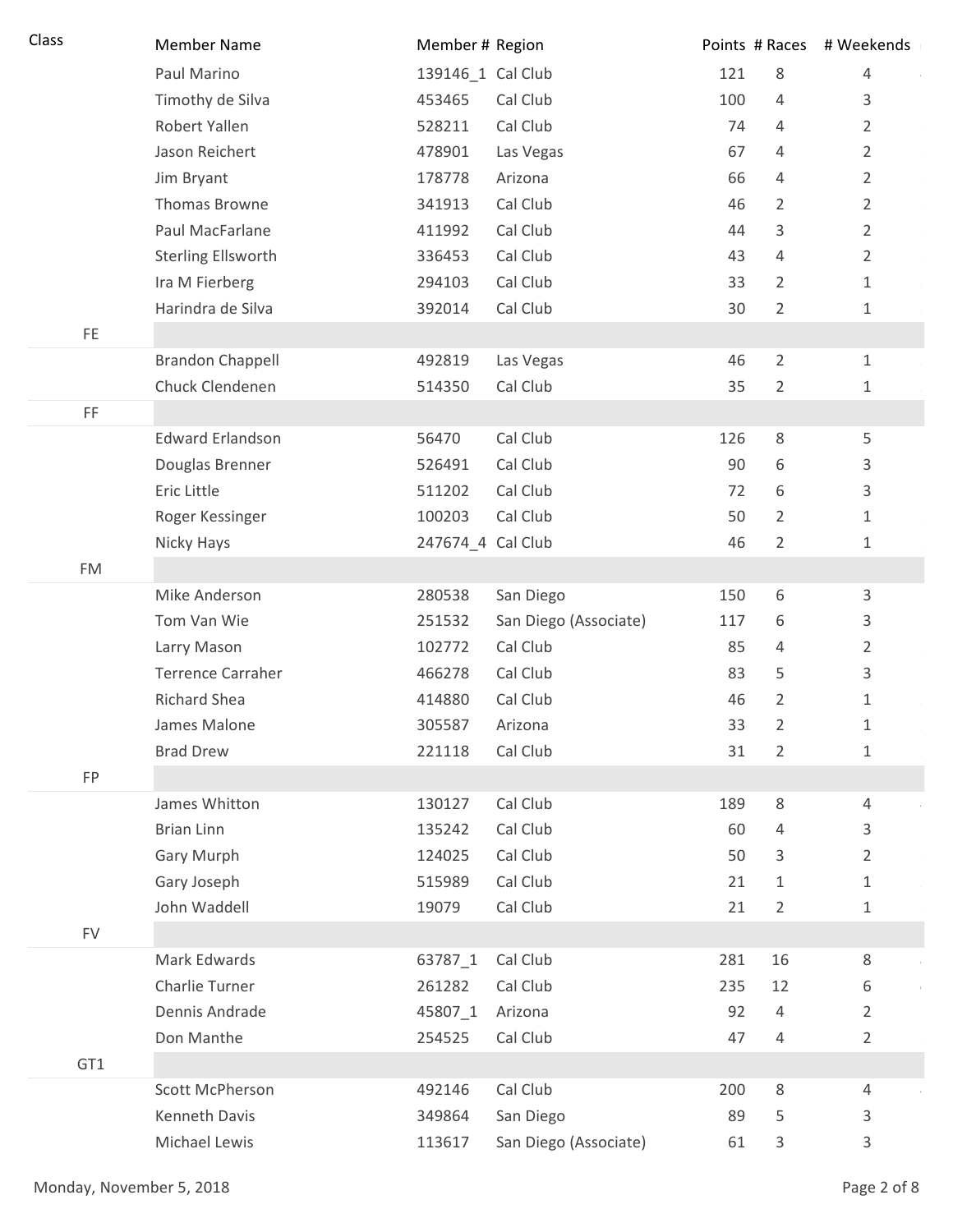| Class           | <b>Member Name</b>        | Member # Region |                       |     |                | Points # Races # Weekends |
|-----------------|---------------------------|-----------------|-----------------------|-----|----------------|---------------------------|
|                 | J. Byron Walker           | 231457          | Cal Club              | 38  | $\overline{2}$ | $\overline{2}$            |
|                 | Mitchell Mohler Sr.       | 387884          | Cal Club              | 25  | 2              | 1                         |
| GT <sub>2</sub> |                           |                 |                       |     |                |                           |
|                 | <b>Bradford Sofronas</b>  | 520780          | Cal Club              | 152 | 8              | 4                         |
|                 | Dennis (Rick) Parker      | 236262          | Arizona (Associate)   | 100 | 4              | 2                         |
|                 | Robert Kahn               | 335992          | Cal Club              | 95  | 6              | 4                         |
|                 | Robert Kelly              | 63994           | Cal Club              | 62  | 4              | $\overline{2}$            |
|                 | <b>Dylan Doherty</b>      | 479925          | San Diego             | 50  | $\overline{2}$ | $\mathbf{1}$              |
|                 | Marvin Epps               | 511477          | Cal Club              | 46  | $\overline{2}$ | 1                         |
|                 | Ray Neveau                | 503909          | Cal Club              | 34  | 2              | 1                         |
|                 | Oli Thordarson            | 375061          | Cal Club              | 31  | 4              | 3                         |
|                 | Mike Henderson            | 124620          | Cal Club              | 30  | 2              | $\overline{2}$            |
|                 | Michael Mihld             | 523593          | Cal Club              | 28  | $\overline{2}$ | 1                         |
|                 | Keith Gillespie           | 212379          | Arizona               | 23  | 5              | 3                         |
|                 | Robert Hall               | 444592          | Cal Club              | 21  | 2              | 1                         |
|                 | <b>Christopher Qualls</b> | 360274          | Cal Club              | 14  | 5              | 3                         |
| GT <sub>3</sub> |                           |                 |                       |     |                |                           |
|                 | <b>Wolfgang Maike</b>     | 42175_1         | Cal Club              | 146 | $\overline{7}$ | 4                         |
|                 | Randy Hernanadez          | 527168          | Cal Club              | 125 | 5              | 3                         |
|                 | Michael Lewis             | 113617          | San Diego (Associate) | 65  | 3              | 3                         |
|                 | Scott Graham              | 389475          | Cal Club              | 37  | $\overline{2}$ | $\mathbf 1$               |
|                 | Douglas Ruthroff          | 195692          | Arizona               | 17  | $\overline{2}$ | 1                         |
| GTL             |                           |                 |                       |     |                |                           |
|                 | Craig Carter              | 359082          | Cal Club              | 96  | 5              | 3                         |
| HP              |                           |                 |                       |     |                |                           |
|                 | Cory Markos               | 356165          | Cal Club              | 145 | 8              | 4                         |
|                 | Jason Isley               | 217572          | Cal Club              | 100 | 4              | $\overline{2}$            |
|                 | <b>Ben Valentine</b>      | 402434          | Cal Club              | 89  | 6              | 4                         |
|                 | <b>Bobby Beyer</b>        | 437336          | Cal Club              | 70  | 5              | 3                         |
|                 | Craig Bryant              | 153477          | Cal Club              | 57  | 3              | $\overline{2}$            |
|                 | Gary Wittman              | 148010          | Cal Club              | 46  | 3              | 3                         |
|                 | <b>Brian Linn</b>         | 135242          | Cal Club              | 46  | 3              | 4                         |
|                 | David Thurston            | 467963          | Cal Club              | 29  | 3              | 2                         |
| <b>ITA</b>      |                           |                 |                       |     |                |                           |
|                 | Darren Murdock            | 334687          | Cal Club              | 221 | 9              | 5                         |
|                 | Carl Johnk                | 269100          | San Diego             | 46  | 2              | 1                         |
| <b>ITE</b>      |                           |                 |                       |     |                |                           |
|                 | Paul Gassen               | 387638          | Cal Club              | 209 | 10             | 5                         |
|                 | Glen Griswold             | 506719          | Cal Club              | 158 | 10             | 6                         |
|                 | Paul Fairchild            | 55916           | Arizona               | 150 | 6              | 3                         |
|                 | Philip Hoffman            | 512736          | Cal Club              | 50  | 2              | 1                         |
|                 | Dale Shoemaker            | 357876          | Las Vegas (Associate) | 46  | $\overline{2}$ | $\mathbf{1}$              |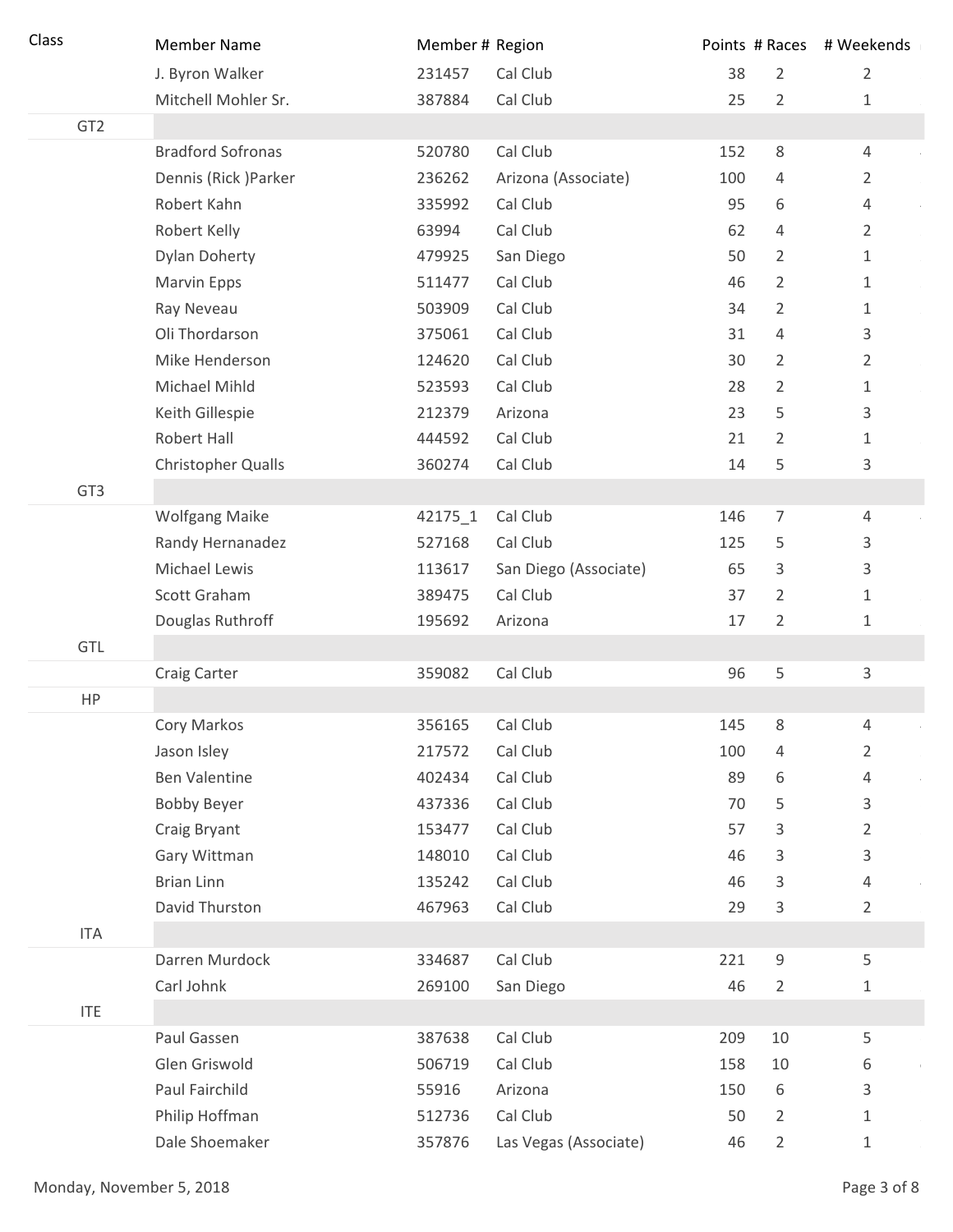| Class          | <b>Member Name</b>     | Member # Region   |           |     |                | Points # Races # Weekends |
|----------------|------------------------|-------------------|-----------|-----|----------------|---------------------------|
|                | Marcelo Doffo          | 528102            | Cal Club  | 25  | $\mathbf{1}$   | $\mathbf 1$               |
|                | Bryan Schafer          | 511683            | Cal Club  | 21  | $\mathbf{1}$   | $\mathbf 1$               |
| <b>ITR</b>     |                        |                   |           |     |                |                           |
|                | Alex Burns             | 515225            | Cal Club  | 171 | $\overline{7}$ | 5                         |
| <b>ITS</b>     |                        |                   |           |     |                |                           |
|                | Michael Snare          | 299903            | San Diego | 25  | $\overline{2}$ | $\mathbf 1$               |
|                | <b>Eric Thomas</b>     | 443770            | Las Vegas | 25  | $1\,$          | 1                         |
| P1             |                        |                   |           |     |                |                           |
|                | Chip Romer             | 512461            | Las Vegas | 131 | 6              | $\mathsf{3}$              |
|                | Johnnie Crean          | 49                | Cal Club  | 96  | 4              | $\overline{2}$            |
|                | Joseph Schifini        | 403669            | Cal Club  | 66  | 4              | $\overline{2}$            |
|                | Parker Nicklin         | 424546            | Cal Club  | 54  | 4              | $\overline{2}$            |
|                | <b>Steve Nicklin</b>   | 403696            | Cal Club  | 35  | $\overline{2}$ | 1                         |
|                | <b>Todd Slusher</b>    | 464101            | Las Vegas | 15  | $\overline{2}$ | 1                         |
| P <sub>2</sub> |                        |                   |           |     |                |                           |
|                | David Ferguson         | 183410            | Cal Club  | 146 | 6              | 3                         |
|                | Ellen Ferguson         | 183411            | Cal Club  | 100 | 4              | 2                         |
|                | Joseph Moran           | 80709             | Cal Club  | 33  | 2              | 1                         |
|                | Stu Hanssen            | 154732            | Cal Club  | 30  | 2              | 1                         |
|                | <b>Timothy Day</b>     | 391495            | Cal Club  | 25  | 1              | 1                         |
|                | Rene Lohr              | 403670            | Cal Club  | 24  | $\overline{2}$ | $\mathbf{1}$              |
|                | Randy Lewis            | 464468            | Cal Club  | 18  | 1              | 1                         |
|                | <b>Ben Valentine</b>   | 402434            | Cal Club  | 13  | 2              | 1                         |
|                | Jeff Anderson          | 176634_1 Cal Club |           | 11  | $\overline{2}$ | 1                         |
|                | Robert Lovenson        | 249067            | Cal Club  | 10  | $\mathbf 1$    | $\mathbf{1}$              |
| Pro-7          |                        |                   |           |     |                |                           |
|                | Richard Shea           | 414880            | Cal Club  | 200 | 8              | 4                         |
| <b>RS</b>      |                        |                   |           |     |                |                           |
|                | Rod Susman             | 76213             | Cal Club  | 25  | $\,1\,$        | $\mathbf{1}$              |
| S <sub>2</sub> |                        |                   |           |     |                |                           |
|                | <b>Ben Valentine</b>   | 402434            | Cal Club  | 104 | 5              | 3                         |
|                | <b>Edward Guenther</b> | 95142             | Arizona   | 100 | 4              | $\overline{2}$            |
|                | Joseph Moran           | 80709             | Cal Club  | 86  | 4              | $\overline{2}$            |
|                | Robert Lovenson        | 249067            | Cal Club  | 56  | 3              | $\overline{2}$            |
|                | Jeff Anderson          | 176634_1 Cal Club |           | 53  | 3              | $\overline{2}$            |
|                | Norm Benson            | 510588            | Cal Club  | 42  | $\overline{2}$ | 1                         |
|                | Wayne Smith            | 195705_1 Cal Club |           | 42  | 3              | $\overline{2}$            |
|                | Stu Hanssen            | 154732            | Cal Club  | 39  | $\overline{2}$ | 1                         |
|                | Adam Draizin           | 417124            | Cal Club  | 33  | $\overline{2}$ | 1                         |
|                | Gary Holcomb           | 189178_1 Cal Club |           | 32  | $\overline{2}$ | 1                         |
| SM             |                        |                   |           |     |                |                           |
|                | Jack Walker            | 372995            | Cal Club  | 251 | 15             | 8                         |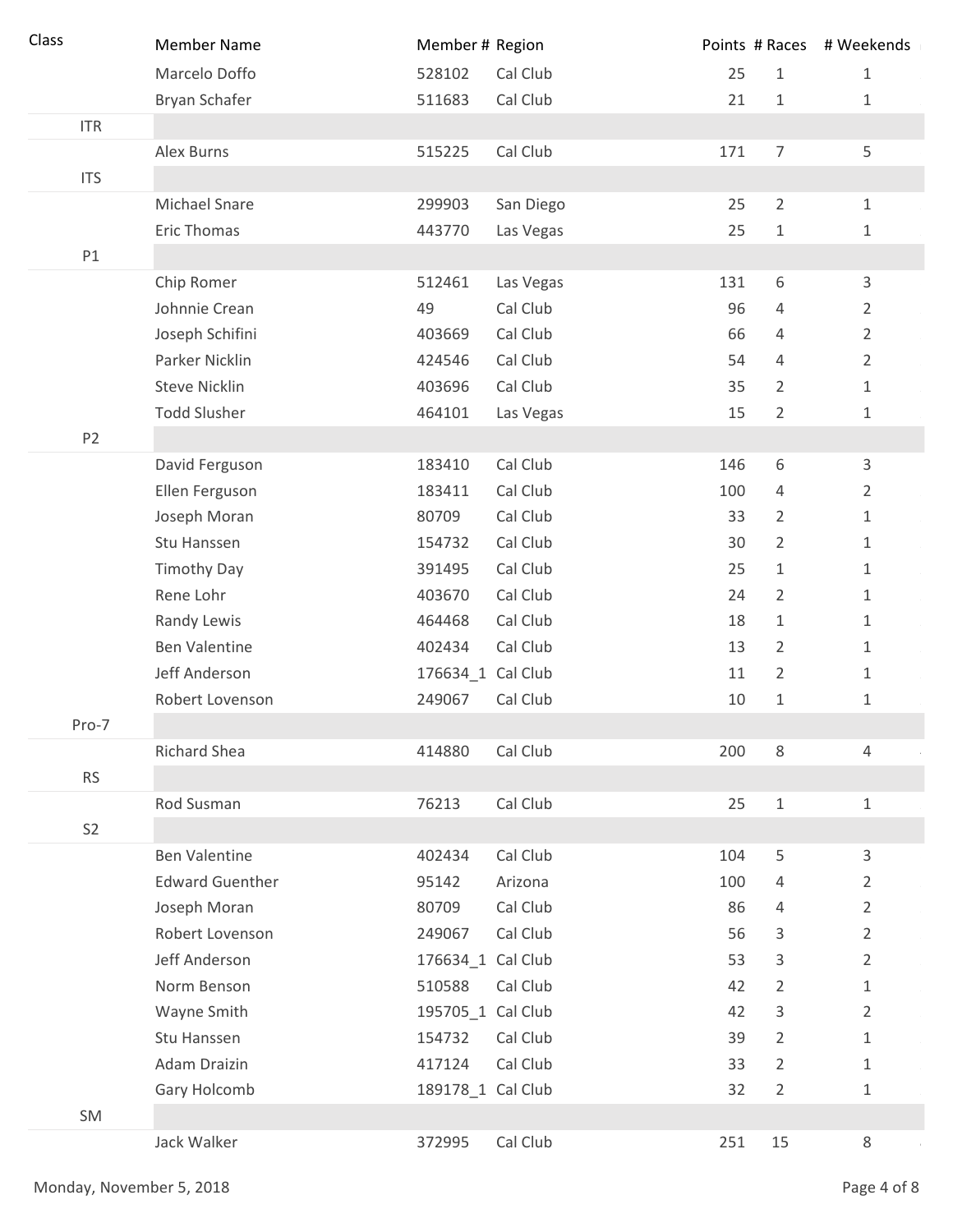| Class         | <b>Member Name</b>    | Member # Region   |           |                |                | Points # Races # Weekends |
|---------------|-----------------------|-------------------|-----------|----------------|----------------|---------------------------|
|               | Clement Lee           | 316101            | Cal Club  | 230            | 14             | 7                         |
|               | Jeff Walker           | 371779            | Cal Club  | 226            | 14             | 7                         |
|               | Wesley Mollno         | 403801            | Cal Club  | 220            | 14             | $\overline{7}$            |
|               | Robert Edmison        | 363776            | Cal Club  | 171            | 13             | 7                         |
|               | Chris Lawson          | 526144            | Cal Club  | 160            | 12             | 6                         |
|               | Justin Hall           | 447552            | Cal Club  | 159            | 8              | 5                         |
|               | Jorge Diaz            | 109617            | San Diego | 137            | 14             | 7                         |
|               | <b>Bill Nelson</b>    | 320039            | Cal Club  | 135            | 16             | 8                         |
|               | <b>Curtis Gong</b>    | 425401            | Cal Club  | 97             | 10             | 5                         |
|               | Giorgio Pierangeli    | 464397            | Cal Club  | 73             | $\overline{7}$ | 4                         |
|               | Todd Launchbaugh      | 276906            | Cal Club  | 72             | 7              | 4                         |
|               | Alan Leukhardt IV     | 302520_4 Cal Club |           | 69             | $\,8\,$        | 4                         |
|               | Preston Lerner        | 237642            | Cal Club  | 68             | 5              | 3                         |
|               | Alan Leukhardt III    | 302520_1 Cal Club |           | 64             | 6              | $\overline{2}$            |
|               | Mark Hazboun          | 518               | Cal Club  | 49             | 5              | 3                         |
|               | Chris Thorn           | 463745            | Cal Club  | 48             | $\overline{7}$ | 4                         |
|               | Robert Yallen         | 528211            | Cal Club  | 42             | $\overline{2}$ | 1                         |
|               | Sean Bradley          | 419609            | Cal Club  | 30             | $\overline{2}$ | 1                         |
|               | Paul Seiferth         | 426363            | Arizona   | 29             | $\overline{4}$ | $\overline{2}$            |
|               | Jennifer Isley        | 216963            | Cal Club  | 27             | 4              | 2                         |
|               | Carl Johnk            | 269100            | San Diego | 26             | 3              | 2                         |
|               | Nicklas Stewart       | 284061            | Cal Club  | 26             | $\overline{2}$ | 1                         |
|               | John Stott            | 119987_1 Cal Club |           | 26             | $\overline{2}$ | 1                         |
|               | Gabriel Estrada Jr.   | 479092            | Cal Club  | 25             | 3              | 2                         |
|               | Mark Lange            | 408993            | Cal Club  | 25             | 2              | 1                         |
|               | Dave Tweedlie         | 405557            | Cal Club  | 21             | 2              | 1                         |
|               | Michael Colangelo     | 403180            | Cal Club  | 21             | $\overline{2}$ | 1                         |
|               | Jim Rueff             | 110361            | Cal Club  | 19             | $\overline{2}$ | 1                         |
|               | Jay Rosenthal         | 507814            | Cal Club  | $\overline{7}$ | 3              | $\overline{2}$            |
|               | Lars Mendoza          | 529826            | San Diego | 5              | $\overline{2}$ | 1                         |
|               | <b>Trent Griswold</b> | 513455            | Cal Club  | 3              | $\mathbf{1}$   | 1                         |
| SMT           |                       |                   |           |                |                |                           |
|               | Nicholas Matta        | 542428            | Cal Club  | 25             | $\,1\,$        | 1                         |
| SP            |                       |                   |           |                |                |                           |
|               | Cal Rothe             | 110452            | San Diego | 175            | $\,8\,$        | 4                         |
|               | Joshua Pitt           | 340024            | Cal Club  | 121            | 5              | 4                         |
|               | Eric Marston          | 536634            | Cal Club  | 92             | $\overline{4}$ | 2                         |
|               | <b>Bruce Powers</b>   | 13091             | Cal Club  | 42             | $\overline{2}$ | 1                         |
|               | Wayne Graham          | 290882            | Cal Club  | 25             | 2              | 1                         |
| Spec Corvette |                       |                   |           |                |                |                           |
|               | Sean Whitwood         | 527444            | Cal Club  | 92             | 5              | 3                         |
|               | Christian Paluzzi     | 513521            | Cal Club  | 46             | $\overline{2}$ | 1                         |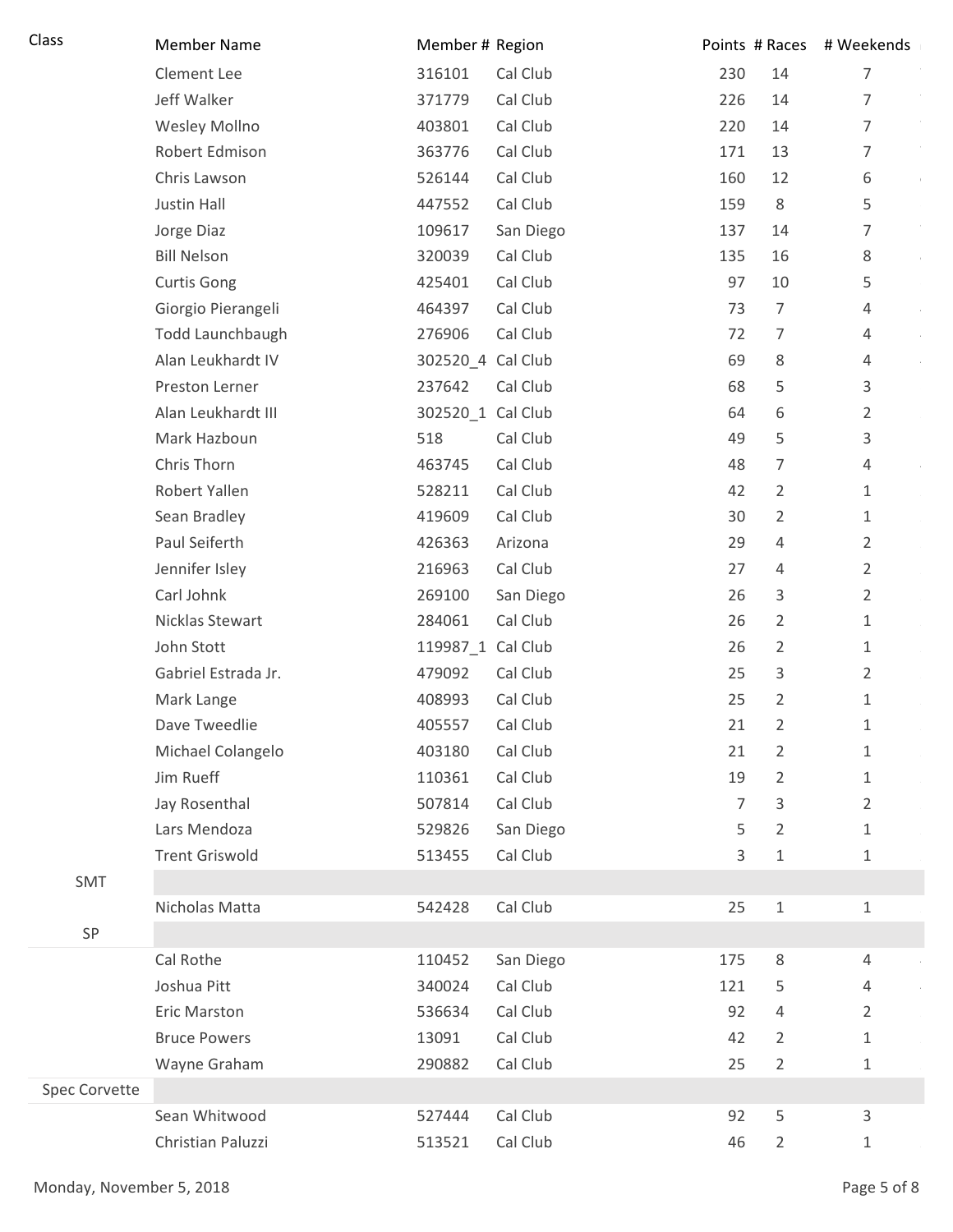| Class | <b>Member Name</b>   | Member # Region   |                       |     |                | Points # Races # Weekends |
|-------|----------------------|-------------------|-----------------------|-----|----------------|---------------------------|
|       | John Nguyen          | 513593            | Cal Club              | 39  | $\overline{2}$ | 1                         |
|       | Carl Fung            | 404789            | Cal Club              | 25  | $\mathbf{1}$   | 1                         |
|       | Corbin Swafford      | 529081            | Cal Club              | 16  | $\mathbf{1}$   | 1                         |
|       | Chris Beliovsky      | 525524            | Cal Club              | 15  | 1              | 1                         |
| SRF   |                      |                   |                       |     |                |                           |
|       | Michael Moshay       | 495925            | Cal Club              | 126 | 6              | 3                         |
|       | Jon French           | 284760 0 Cal Club |                       | 50  | $\overline{2}$ | 1                         |
|       | Vince Balch          | 480108            | San Diego (Associate) | 46  | $\overline{2}$ | 1                         |
|       | Douglas Stewart      | 191031            | Cal Club              | 46  | 2              | 1                         |
|       | David Durant         | 528200            | Cal Club              | 21  | 1              | 1                         |
| SRF3  |                      |                   |                       |     |                |                           |
|       | Mike Miserendino     | 312012            | Cal Club              | 255 | $11\,$         | $\overline{7}$            |
|       | Alexander Bermudez   | 502858            | Cal Club              | 222 | 16             | 8                         |
|       | Mark Ballangee       | 267269            | Cal Club              | 207 | 12             | 7                         |
|       | Vince Balch          | 480108            | San Diego (Associate) | 161 | 12             | 6                         |
|       | Bryan Schubert       | 527833            | Cal Club              | 124 | 8              | 4                         |
|       | Paul Marino          | 139146_1 Cal Club |                       | 115 | 8              | 4                         |
|       | Denny Fosdick        | 137421            | Cal Club              | 113 | 8              | 4                         |
|       | Jay Rosenthal        | 507814            | Cal Club              | 88  | 10             | 5                         |
|       | TJ Acker             | 210471            | Cal Club              | 88  | 6              | 3                         |
|       | Douglas Stewart      | 191031            | Cal Club              | 78  | 8              | 4                         |
|       | Don Palla            | 236212_1 Cal Club |                       | 71  | 6              | 4                         |
|       | Aaron Stein          | 264198            | Cal Club              | 62  | 4              | $\overline{2}$            |
|       | Jack Willes          | 280918            | Cal Club              | 49  | 5              | 3                         |
|       | Michael Moshay       | 495925            | Cal Club              | 49  | 4              | 2                         |
|       | Tom Misrendino       | 131146            | Cal Club              | 48  | 4              | 2                         |
|       | Mike McCarthy        | 126037            | Cal Club              | 36  | 4              | $\overline{2}$            |
|       | Craig Reeder         | 190819            | Arizona               | 35  | 4              | $\overline{2}$            |
|       | Chuck Clendenen      | 514350            | Cal Club              | 27  | $\overline{2}$ | 1                         |
|       | Mike Skinner         | 477718            | Cal Club              | 20  | $\overline{2}$ | 1                         |
|       | Corey Condit         | 481137            | Cal Club              | 20  | 2              | 1                         |
|       | <b>Rick Webking</b>  | 291773            | Cal Club              | 17  | 4              | $\overline{2}$            |
|       | Joseph Moran         | 80709             | Cal Club              | 16  | 1              | 1                         |
|       | <b>Brian Cashion</b> | 427012            | Arizona               | 15  | 6              | 3                         |
|       | Chris Willes         | 149895            | Cal Club              | 15  | $\overline{2}$ | 1                         |
|       | Craig Zaph           | 385155            | Cal Club              | 7   | $\overline{2}$ | 1                         |
| STL   |                      |                   |                       |     |                |                           |
|       | Wesley Mollno        | 403801            | Cal Club              | 174 | $\,8\,$        | 5                         |
|       | Alan Leukhardt III   | 302520_1 Cal Club |                       | 160 | 10             | 4                         |
|       | Jack McEachern       | 269537            | Cal Club              | 137 | 10             | 6                         |
|       | Morgan Trotter       | 383891            | Cal Club              | 128 | 6              | 3                         |
|       | James Bishop         | 38832             | Cal Club              | 121 | 6              | 3                         |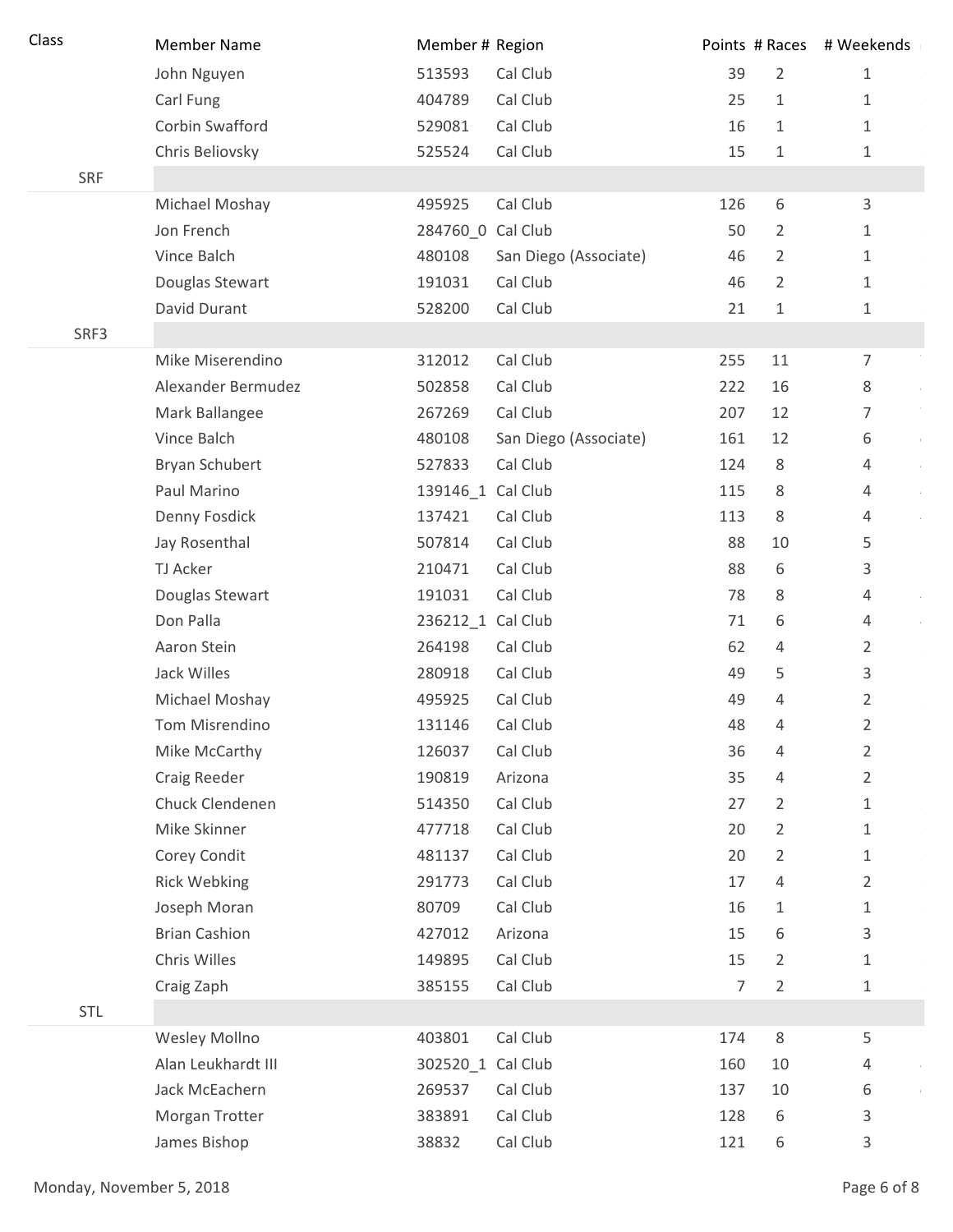| Class          | <b>Member Name</b>        | Member # Region   |                       |     |                | Points # Races # Weekends |
|----------------|---------------------------|-------------------|-----------------------|-----|----------------|---------------------------|
|                | David LeCren              | 341994            | Cal Club              | 116 | 8              | $\overline{4}$            |
|                | Giorgio Pierangeli        | 464397            | Cal Club              | 113 | 6              | 3                         |
|                | Lonny Sheek               | 426346            | Cal Club              | 108 | 8              | $\overline{4}$            |
|                | Todd Launchbaugh          | 276906            | Cal Club              | 94  | 6              | 3                         |
|                | Miles Branman             | 524549            | Cal Club              | 85  | 4              | 2                         |
|                | Robert Strohmeyer         | 445886            | Las Vegas             | 81  | 4              | $\overline{2}$            |
|                | <b>Brad Mernone</b>       | 511740            | Cal Club              | 73  | 4              | $\overline{2}$            |
|                | Chris Lawson              | 526144            | Cal Club              | 55  | 3              | $\overline{2}$            |
|                | Thomas Smith              | 356697            | Las Vegas (Associate) | 51  | 4              | $\overline{2}$            |
|                | Jean-Francois Martin      | 489589            | Cal Club              | 39  | 4              | $\overline{2}$            |
|                | Paul Honsowetz            | 69795             | Cal Club              | 38  | 2              | $\mathbf{1}$              |
|                | Jack Walker               | 372995            | Cal Club              | 31  | $\overline{2}$ | $\mathbf 1$               |
|                | Robert Edmison            | 363776            | Cal Club              | 25  | 1              | $\mathbf 1$               |
|                | <b>Danielle Thomas</b>    | 443771            | Las Vegas             | 21  | 1              | $\mathbf 1$               |
|                | Darren Murdock            | 334687            | Cal Club              | 21  | $\mathbf{1}$   | 1                         |
|                | Justin Hall               | 447552            | Cal Club              | 18  | 1              | $\mathbf{1}$              |
|                | Jerry Anderson            | 321482            | Cal Club              | 12  | 1              | $\mathbf{1}$              |
| STU            |                           |                   |                       |     |                |                           |
|                | Dale Shoemaker            | 357876            | Las Vegas (Associate) | 240 | 12             | 6                         |
|                | Franklin Church           | 471698            | Las Vegas (Associate) | 212 | 11             | 6                         |
|                | Michele Abbate            | 365109            | Las Vegas (Associate) | 160 | 9              | 6                         |
|                | Eugene Rolfe              | 13941             | Las Vegas             | 84  | 6              | 3                         |
|                | Andy Chan                 | 270556            | Cal Club              | 42  | 2              | $\mathbf 1$               |
|                | Marcelo Doffo             | 528102            | Cal Club              | 35  | $\overline{2}$ | $\mathbf{1}$              |
|                | Joseph Yau                | 270247_0 Cal Club |                       | 33  | $\overline{2}$ | $\mathbf 1$               |
|                | <b>Jeff Barrow</b>        | 211584            | Cal Club              | 21  | 1              | $\mathbf{1}$              |
|                | Hon Tsung Chan            | 528428            | Cal Club              | 18  | $\mathbf{1}$   | $1\,$                     |
|                | David Zink                | 494005            | Cal Club              | 18  | 1              | $\mathbf 1$               |
|                | Edmond Lo                 | 463968            | Cal Club              | 18  | 3              | $\overline{2}$            |
| T1             |                           |                   |                       |     |                |                           |
|                | Marc Hoover               | 112715_1 Arizona  |                       | 96  | 5              | $\mathsf{3}$              |
|                | Carl Fung                 | 404789            | Cal Club              | 56  | 3              | 3                         |
|                | Mike Henderson            | 124620            | Cal Club              | 39  | 3              | $\mathsf{3}$              |
| T <sub>2</sub> |                           |                   |                       |     |                |                           |
|                | <b>Kenneth Davis</b>      | 349864            | San Diego             | 115 | 5              | $\mathsf{3}$              |
|                | <b>Christopher Qualls</b> | 360274            | Cal Club              | 59  | 4              | $\overline{2}$            |
|                | Carl Fung                 | 404789            | Cal Club              | 48  | 3              | 3                         |
|                | James Cantrell            | 405132            | Arizona               | 42  | $\overline{2}$ | 1                         |
|                | Jeff Barrow               | 211584            | Cal Club              | 35  | $\overline{2}$ | $\mathbf{1}$              |
|                | Van Hunter                | 521948            | Cal Club              | 25  | 1              | $\mathbf{1}$              |
| T <sub>3</sub> |                           |                   |                       |     |                |                           |
|                | Kristina Etherington      |                   | 324821_1 Las Vegas    | 129 | $\overline{7}$ | $\overline{4}$            |